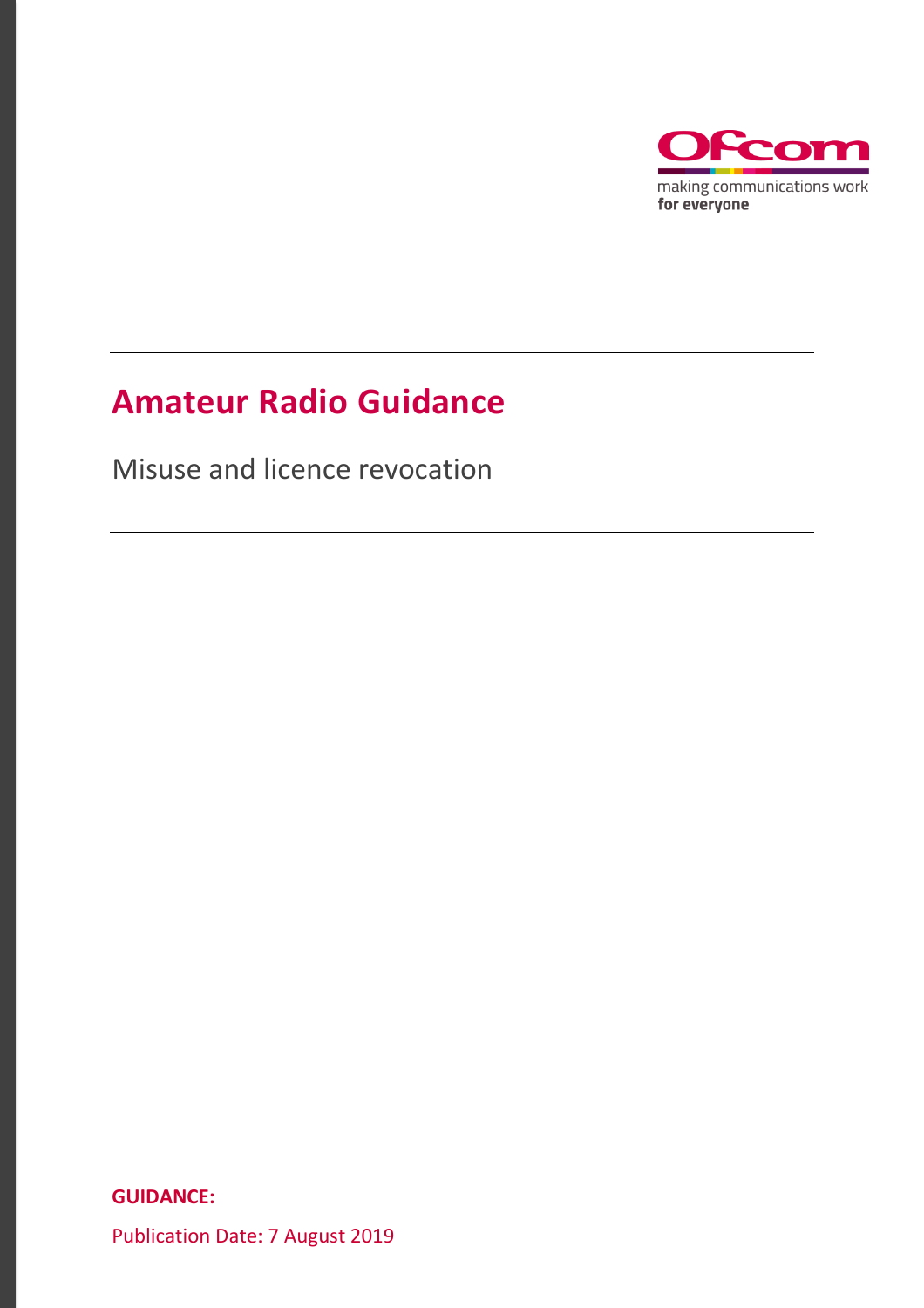### **Contents**

### **Section**

| 1. Dealing with misuse            |          |
|-----------------------------------|----------|
| 2. The licence revocation process | $\Delta$ |
| 3. Further information            |          |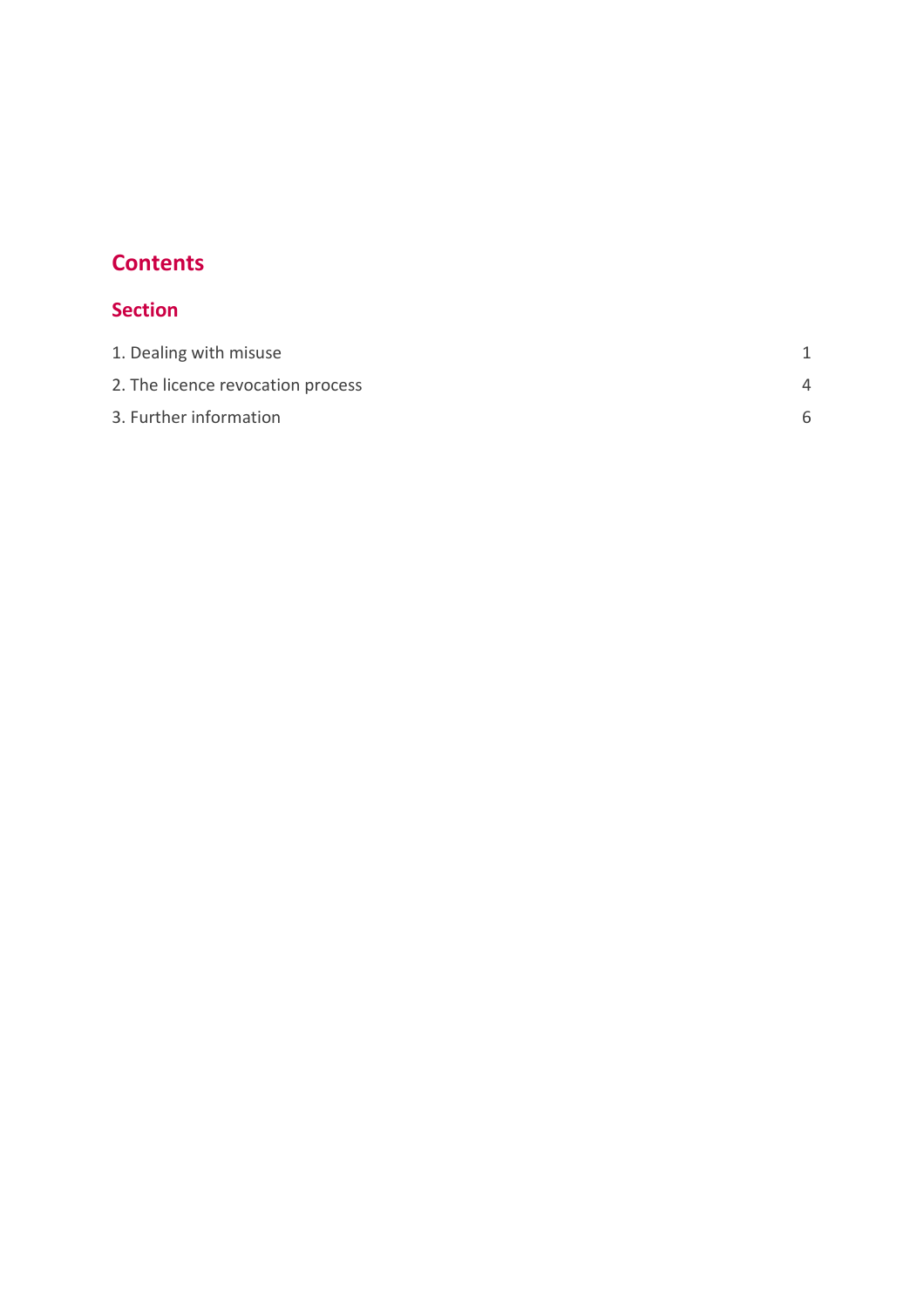## <span id="page-2-0"></span>1. Dealing with misuse

- 1.1 Most radio amateurs play by the rules, to the benefit of the hobby as a whole. Occasionally, however, individuals will breach the rules and spoil others' enjoyment of the hobby. This guidance sets out what radio amateurs can do and what they may expect from Ofcom.
- 1.2 Misuse of amateur radio is designed either to deny access to the spectrum or to offend and annoy others, by causing deliberate interference, using offensive language, pirating call signs or keying out other users.
- 1.3 In the amateur service, this misuse is most commonly aimed at open access facilities such as voice repeater and packet networks. It is intended to cause a nuisance to the greatest possible number of people and attract attention. Less common, but just as serious, is misuse that targets individual operators or specific radio services.

### **Ofcom powers**

- 1.4 The Wireless Telegraphy Act 2006 provides Ofcom with criminal investigation powers to support the management and protection of the radio spectrum. In some cases, the use of these legal powers may result in a prosecution. Penalties on conviction could result in an unlimited fine and/or a term of imprisonment, depending on the severity of the case. A conviction may also result in all or any of the apparatus of the station and other apparatus used in the commission of the offence to be forfeited.
- 1.5 Alternatively, or in addition to prosecution, Ofcom may seek to revoke the licence of any UK radio amateur responsible for misuse of radio. This is a separate procedure and it is quite distinct from any court action and is described below.
- 1.6 It is an offence under the Wireless Telegraphy (Content of Transmission) Regulations 1988 to send a message, communication or other matter that is grossly offensive or of an obscene or menacing character. However, prosecutions are very rare. It is important to remember that the courts need evidence that the language used in the alleged offence is worse than that encountered in everyday life.
- 1.7 Sadly, there are a small number of cases which occur each year that go beyond simple misuse and involve threatening violence, harassment, malicious communication or 'hate crime' 1 . Any threats of immediate danger or violence should be referred directly to the local police. Ofcom will seek to support a police investigation and take steps when appropriate to revoke the licence of those involved with committing such an offence.

 $\overline{a}$ 

<sup>1</sup> <https://www.cps.gov.uk/hate-crime>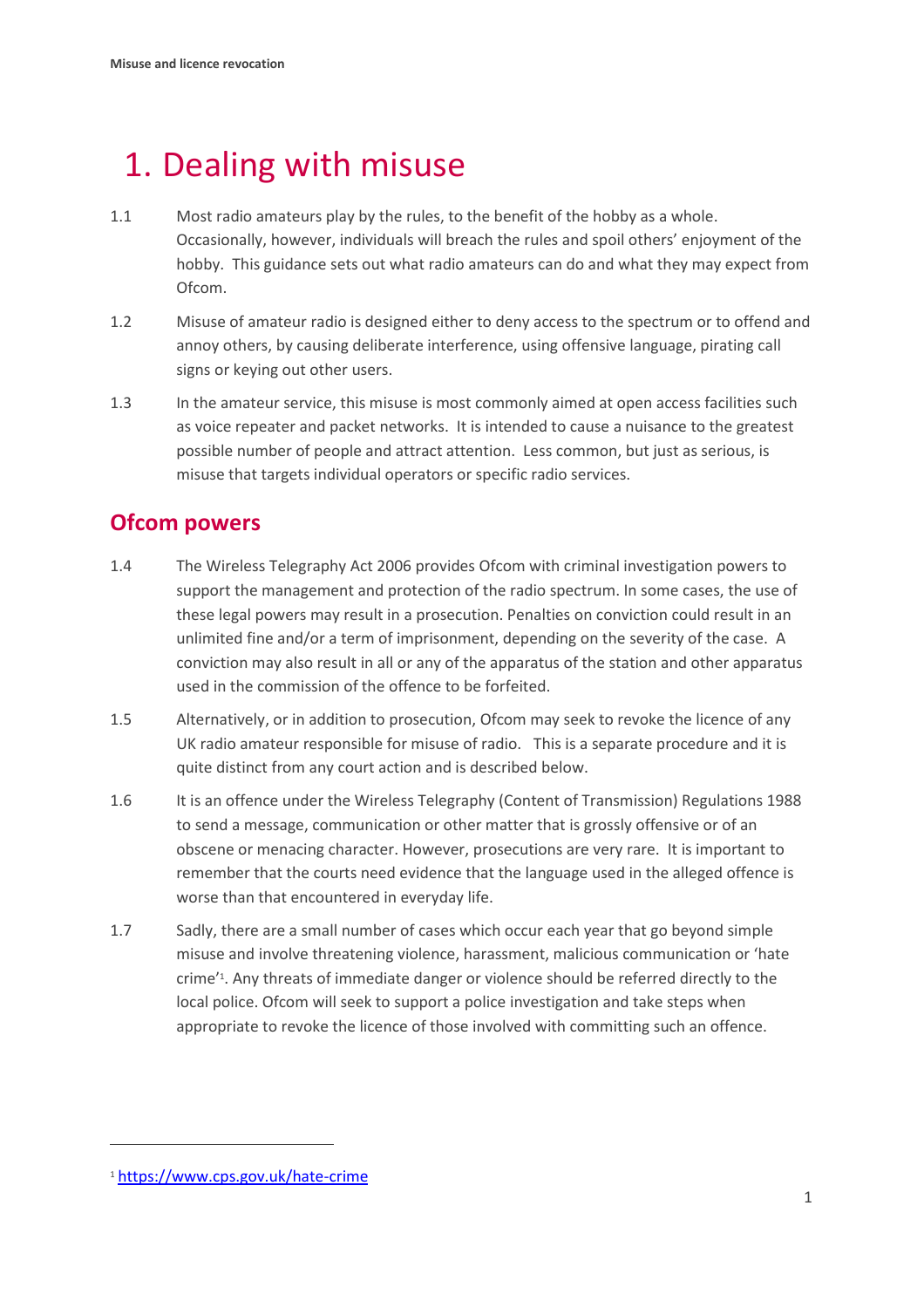### **Expectations**

- 1.8 Ofcom undertakes proportionate investigations to manage and protect the radio spectrum. Our resources are prioritised to the most serious cases. To progress a case to prosecution, requires evidence which is sufficient for such a purpose and to be admissible in judicial proceedings. Obtaining such evidence can be resource intensive and protracted. Consequently, for amateur radio misuse cases, the allocation of resources will be limited to cases posing a more serious risk to the radio spectrum.
- 1.9 Although radio amateurs are welcome to submit reports of misuse, we are normally unable to say anything about what has been done with the information, as investigations are confidential. For example, a prosecution (or other enforcement action) may be pending and the case will be under judicial deliberation until the conclusion of proceedings.

#### **Reporting misuse**

- 1.10 The Radio Society of Great Britain's Operating Advisory Service [\(https://rsgb.org/main/operating/operating-advisory-service\)](https://rsgb.org/main/operating/operating-advisory-service/) can advise radio amateurs on best operating practice, to reduce the risk of misuse or its impact.
- 1.11 Alternatively, use the following link if you would like to report the misuse directly to Ofcom: [https://ofcomforms.secure.force.com/formentry/SitesFormAmateurRadio.](https://ofcomforms.secure.force.com/formentry/SitesFormAmateurRadio)

### **Role of the repeater keeper**

- 1.12 For each repeater, Ofcom issues an NOV (Notice of Variation) to a particular licensed radio amateur (this person is known as the "Repeater Keeper"), providing Ofcom a single point of contact for a specific repeater. The NoV imposes responsibilities on the Repeater Keeper.
- 1.13 The NoV requires the Repeater Keeper to monitor the repeater from time to time and to take reasonable steps to minimise the risk of unsuitable content being transmitted. It is consequently their responsibility, if they hear misuse or are aware of persistent cases, to take action to address the misuse. Such action might include documenting or audio recording the incident or switching the Repeater off for a cooling off period.
- 1.14 Any records made of misuse could support any appropriate follow up action. For example, we may recommend or require that the repeater be shut down for a period.

### **What should I do if I encounter misuse?**

- 1.15 While there is often little that Ofcom can do, the following measures may help to minimise the impact of misbehaviour by others.
	- Do not respond to it. Experience teaches us that those responsible want an audience, so ignore them;
	- Do not correspond with those responsible;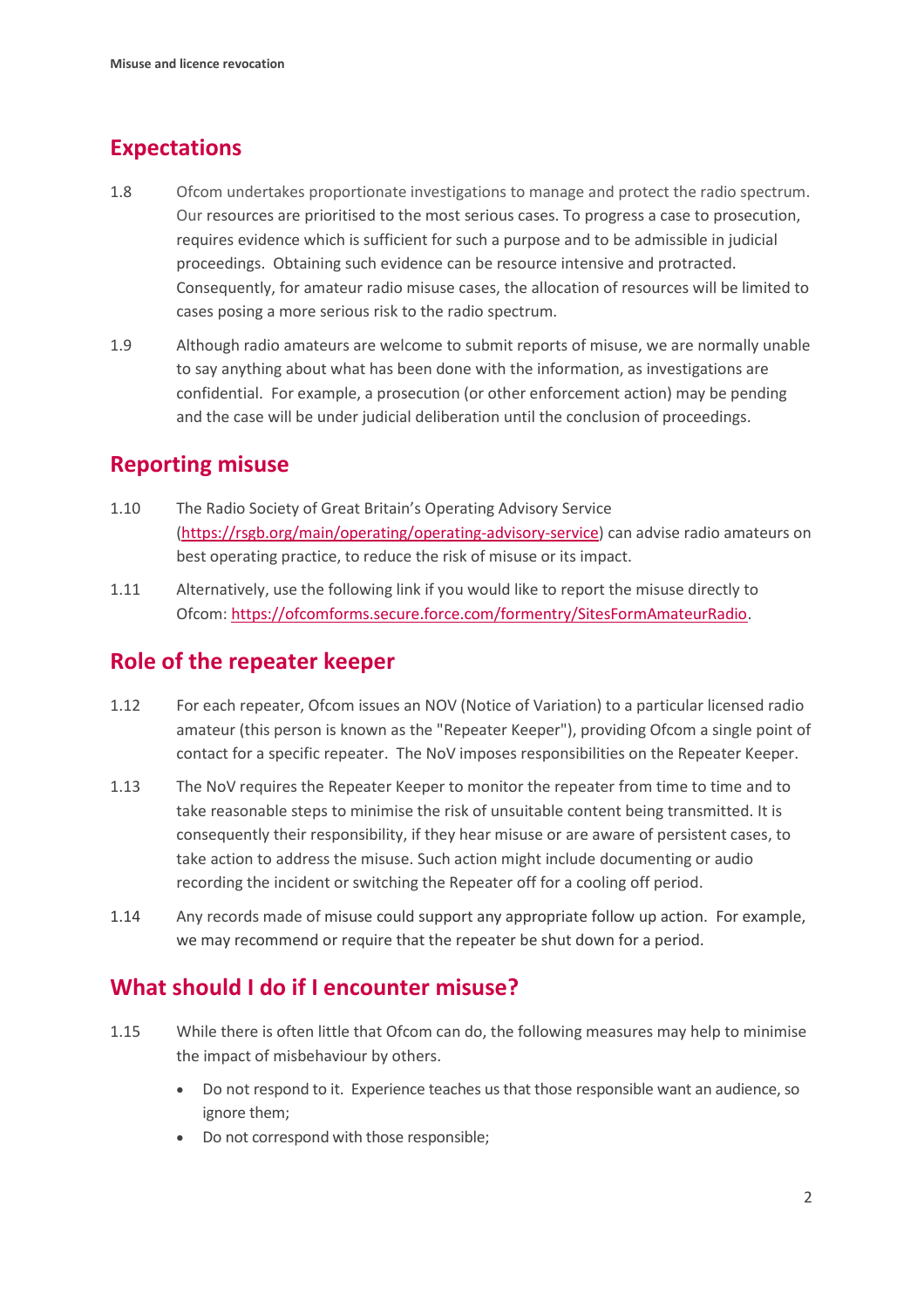- You could place yourself in breach of your own licence conditions, if you correspond with someone who does not have a licence or if you try to deny them access by keying your microphone;
- Do not approach or confront them;
- If abuse occurs frequently, make a note of it:
	- Note details such as the date, time, frequency, location, mobile or fixed, what form the abuse took and any other factors that you think might be useful;
	- Maintain this log, to build up a pattern of the abuser's operations;
	- Make sure the information you collect is precise and accurate;
- If the misuse has become abusive, threatening or otherwise a 'hate-crime' then as well informing Ofcom you should consider reporting the matter to the local police; and
- Any threats of immediate danger or violence should be referred directly to the local police as well as to Ofcom.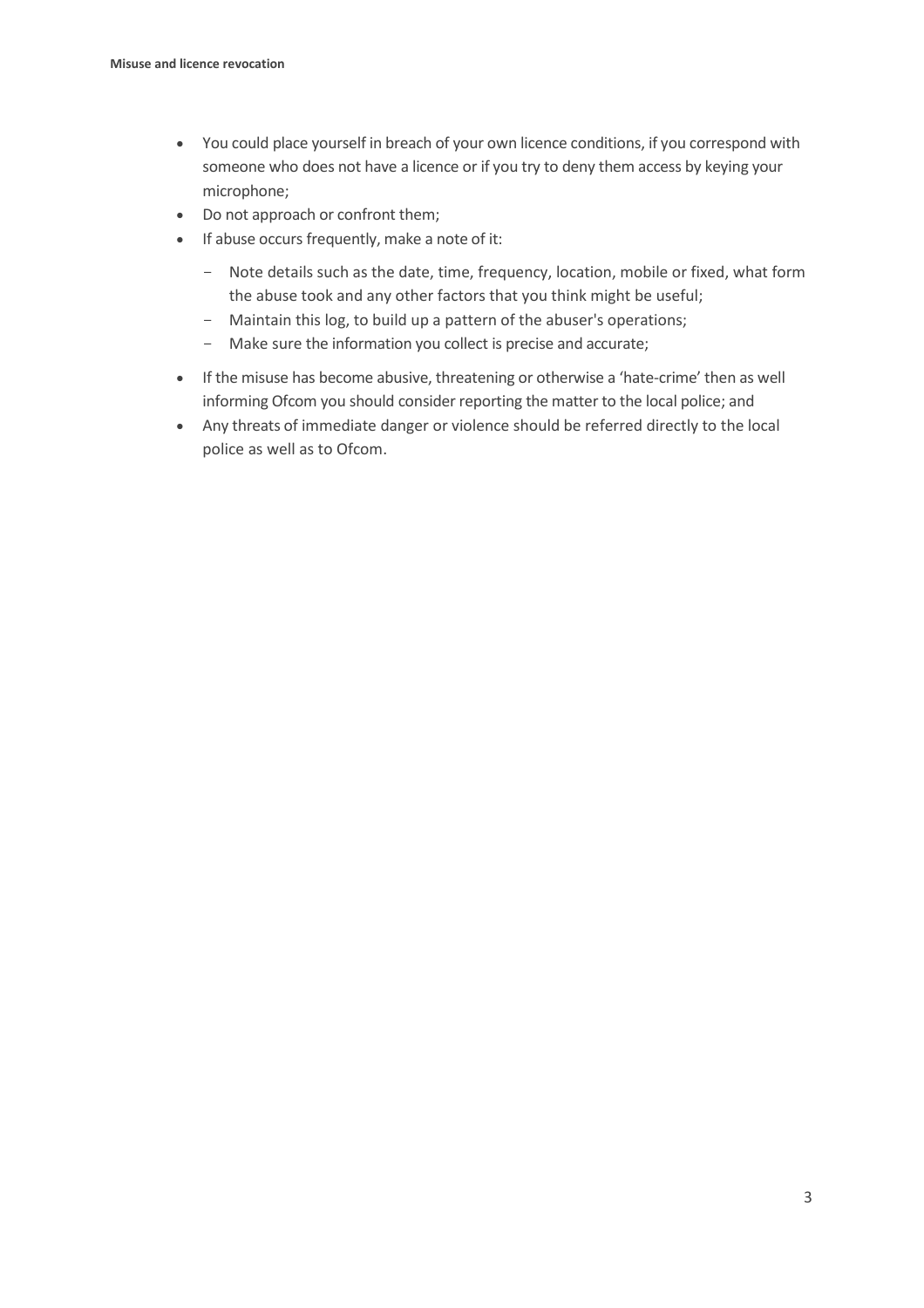# <span id="page-5-0"></span>2. The licence revocation process

### **Validity of licences**

- 2.1 A licence remains valid unless the licensee surrenders it or we notify the licensee that we have formally revoked the licence. If we wish to revoke a licence, we must follow a prescribed process, laid down in Schedule 1 of the Wireless Telegraphy Act 2006 ('the Act').
- 2.2 The Act permits Ofcom to vary or revoke wireless telegraphy licences, including Amateur Radio Licences. We would normally seek to revoke a licence only if there had been a serious breach of the conditions of the Licence or a prolonged pattern of non-compliance.

### **Reason(s) for revocation**

- 2.3 We issue licences (including Amateur Radio Licences), to help us to manage the radio spectrum, for the benefit of all users. This is increasingly important given the growing demand for spectrum from new technologies. We must ensure that everyone uses the spectrum responsibly. Happily, most radio amateurs operate responsibly but for the few who do not, we may consider revoking their licence, to protect the majority.
- 2.4 If we wish to revoke an amateur radio licence, we may do so only on the grounds listed in Clause 4 of the Licence, for example breaching licence conditions or being convicted of an offence under the Act. Clause 4 also permits us to revoke an Amateur Radio Licence to comply with a direction from ministers or to ensure that the UK complies with its international obligations.
- 2.5 Revoking a licence is quite separate from prosecuting someone for an offence or issuing a Fixed Penalty Notice ('FPN') under the Act. We may revoke a licence instead of - or in addition to – issuing an FPN or prosecuting an individual and regardless of the outcome of any prosecution.

### **Considerations**

- 2.6 In considering whether to revoke, we might take the following factors (amongst others) into account:
	- What has the person done and how did it affect other radio users?
	- What evidence is there that the grounds in Clause 4 of the Licence apply in this case?
	- Has the licensee been convicted of an offence under the Wireless Telegraphy Acts?
	- Were other people involved in the matter?
	- Is the proposal objectively justifiable (how have we handled any comparable cases)?
	- What has the licensee told us, for example:
	- Are there any mitigating factors, for example the age or the state of health of the licence holder?
	- What would the impact of revocation be? For example, is the licence holderdisabled?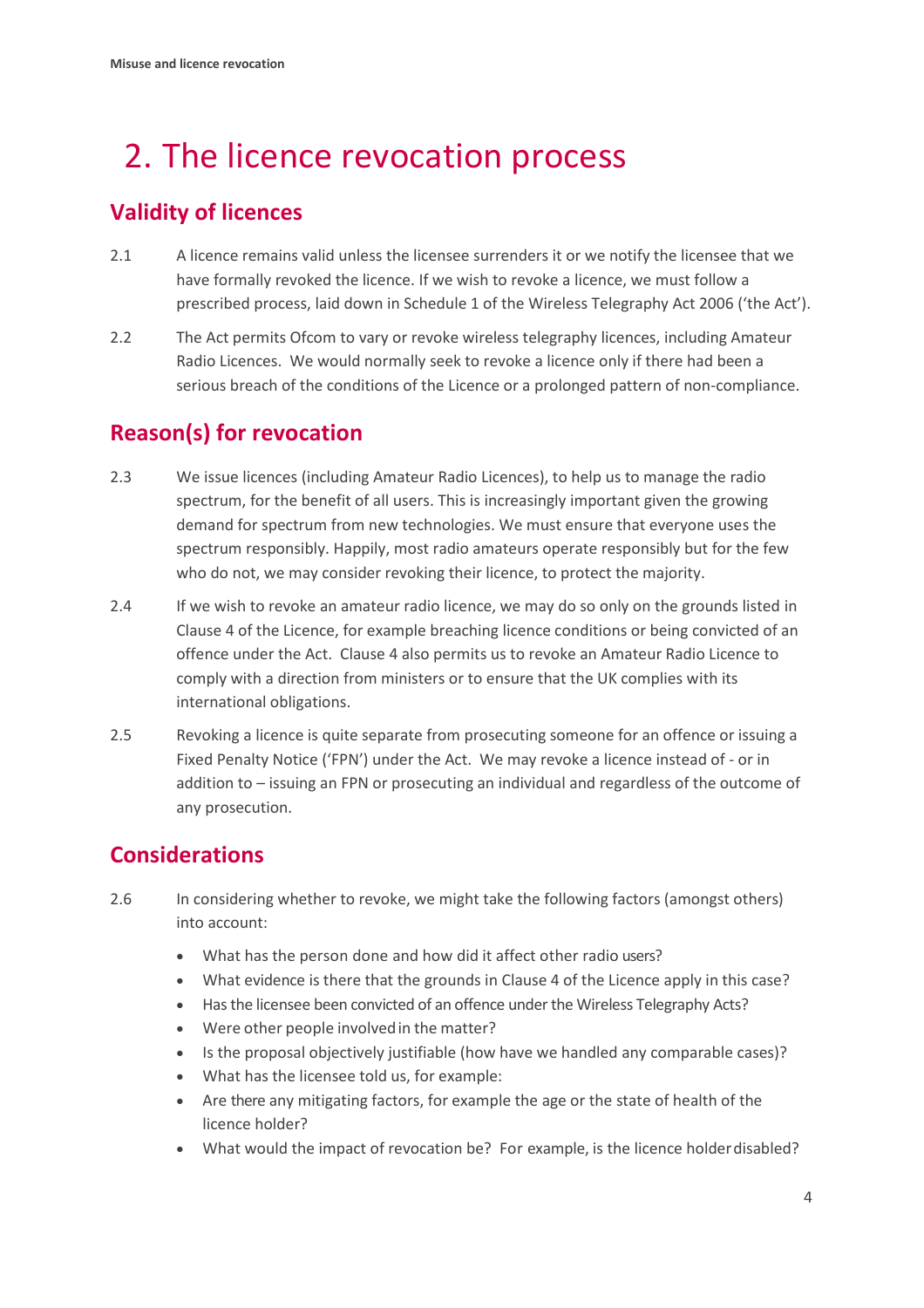### **Procedure**

- 2.7 Where we wish to revoke a licence, we must notify the licensee that we propose to do so. The notification must:
	- State the grounds on which we propose to vary or revoke the licence;
	- Set out our evidence for relying on those grounds; and
	- Specify a period during which the licensee may makerepresentations about the proposal.
- 2.8 The notification may also apply to other licences, if we consider that those licences should also be revoked in order to protect the spectrum. For example, if a radio amateur holds more than one Amateur Radio Licence, we may seek to revoke all of them.
- 2.9 We consider any representations from the licensee and reach a decision. We then notify the licensee of our decision, whether that is to revoke or not to revoke. If we decide to revoke the Licence, we may require the licensee to surrender any copy/ies to us. It is an offence to fail to do this, if we have required it.

### **Period of revocation**

- 2.10 A licence is not revoked for a specified period. In principle, therefore, the individual may re-apply for the licence at any time. However, in considering the application, we shall assess the applicant's ability to comply with all of the Licence terms and conditions. If we believe that the licensee is likely to breach the licence terms and conditions, we may refuse the application.
- 2.11 If we decide to refuse an application, the individual will be notified and will have the opportunity to comment. If the decision is taken to issue a licence but we harbour doubts about the future conduct of the applicant, we may impose special conditions or qualifying criteria, such as:
	- We may inspect the station and apparatus periodically, to satisfy ourselves that the equipment will not contravene the terms of the licence; and
	- We may impose restrictions on the licensee (such as reduced power levels).

#### **Publishing details of revocation**

2.12 If we revoke an Amateur Radio Licence, the former holder of that licence becomes a 'Disqualified Person', as defined in the Licence. We may publish the call sign associated with the Licence, to help other radio amateurs comply with Clause 3(3)(c)II of the Licence.